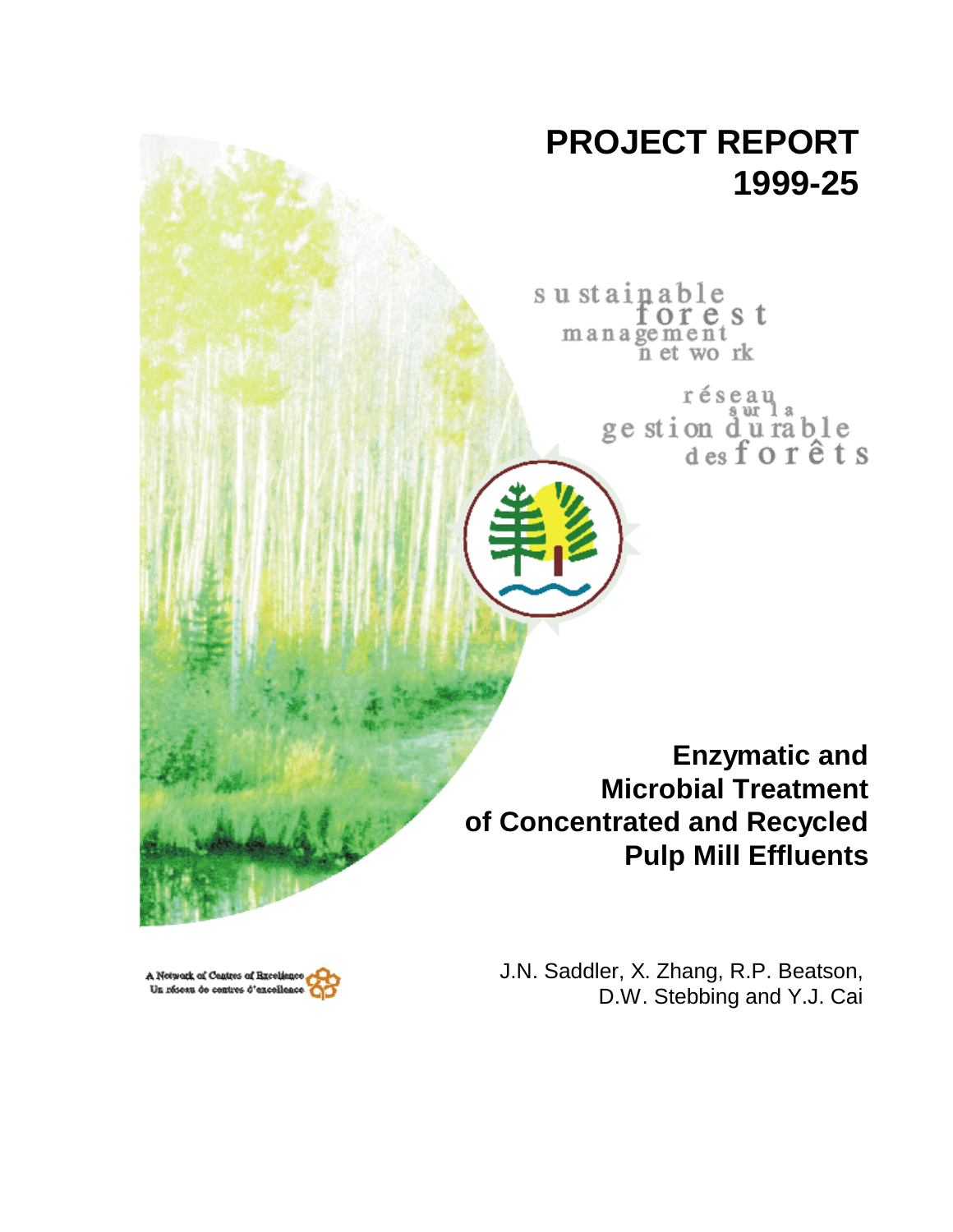For copies of this or other SFM publications contact:

Sustainable Forest Management Network G208 Biological Sciences Building University of Alberta Edmonton, Alberta, T6G 2E9 Ph: (780) 492 6659 Fax: (780) 492 8160 http://www.biology.ualberta.ca/sfm/

ISBN 1-55261-039-X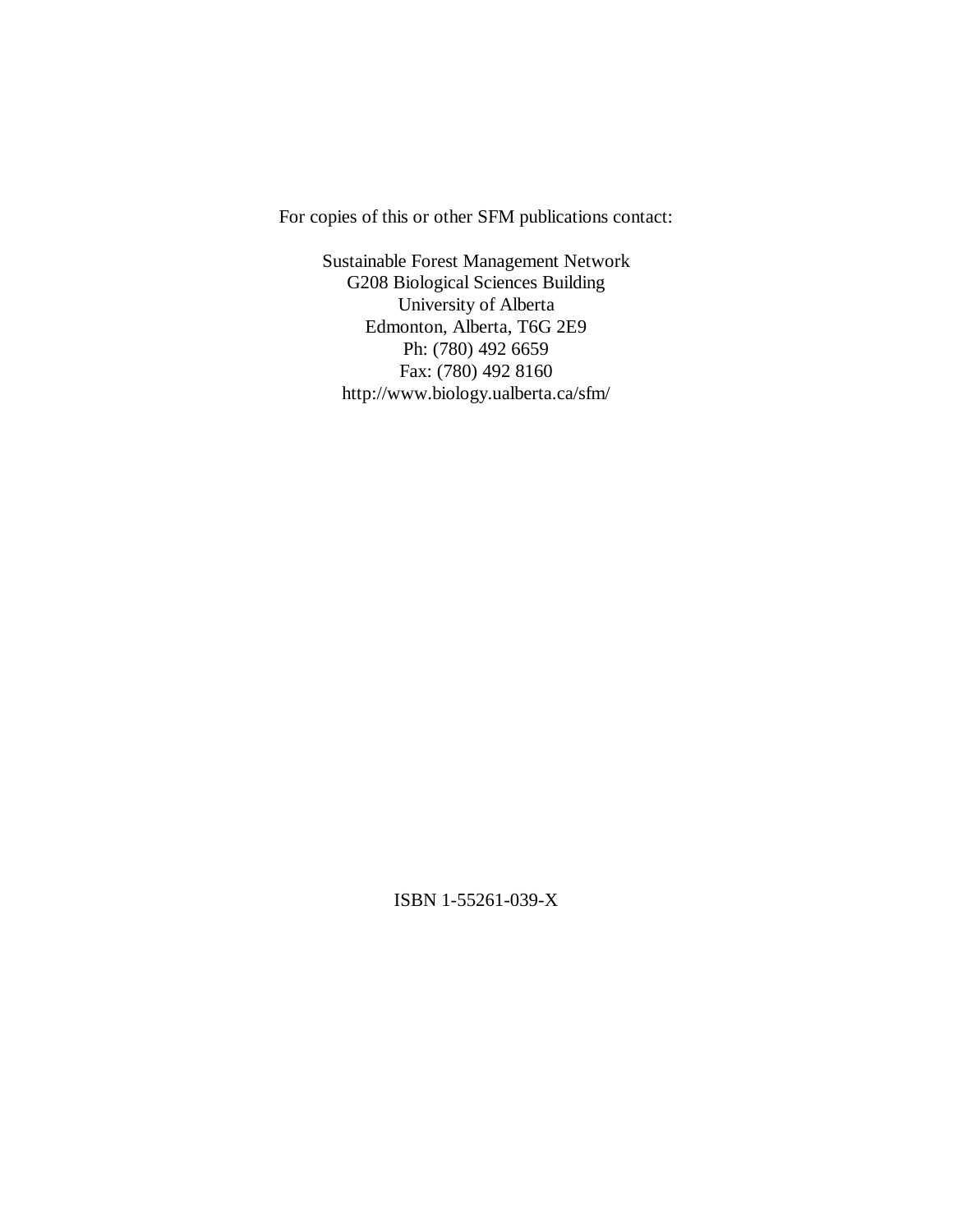# **Enzymatic and Microbial Treatment of Concentrated and Recycled Pulp Mill Effluents**

by

#### **Saddler, J.N.\*, Zhang, X., Beatson, R.P., Stebbing, D.W. and Cai, Y.J.**

\*Chair of Forest Products Biotechnology, Department of Wood Science, Faculty of Forestry, University of British Columbia 4041-2424 Main Mall, Vancouver, BC V6T 1Z4

**Industry Sponsor**

Wearing, J. T. and Francis, D.W. PAPRICAN

Chalmers, B.G. and Lin, J. Howe Sound Pulp Paper Ltd.

July 1999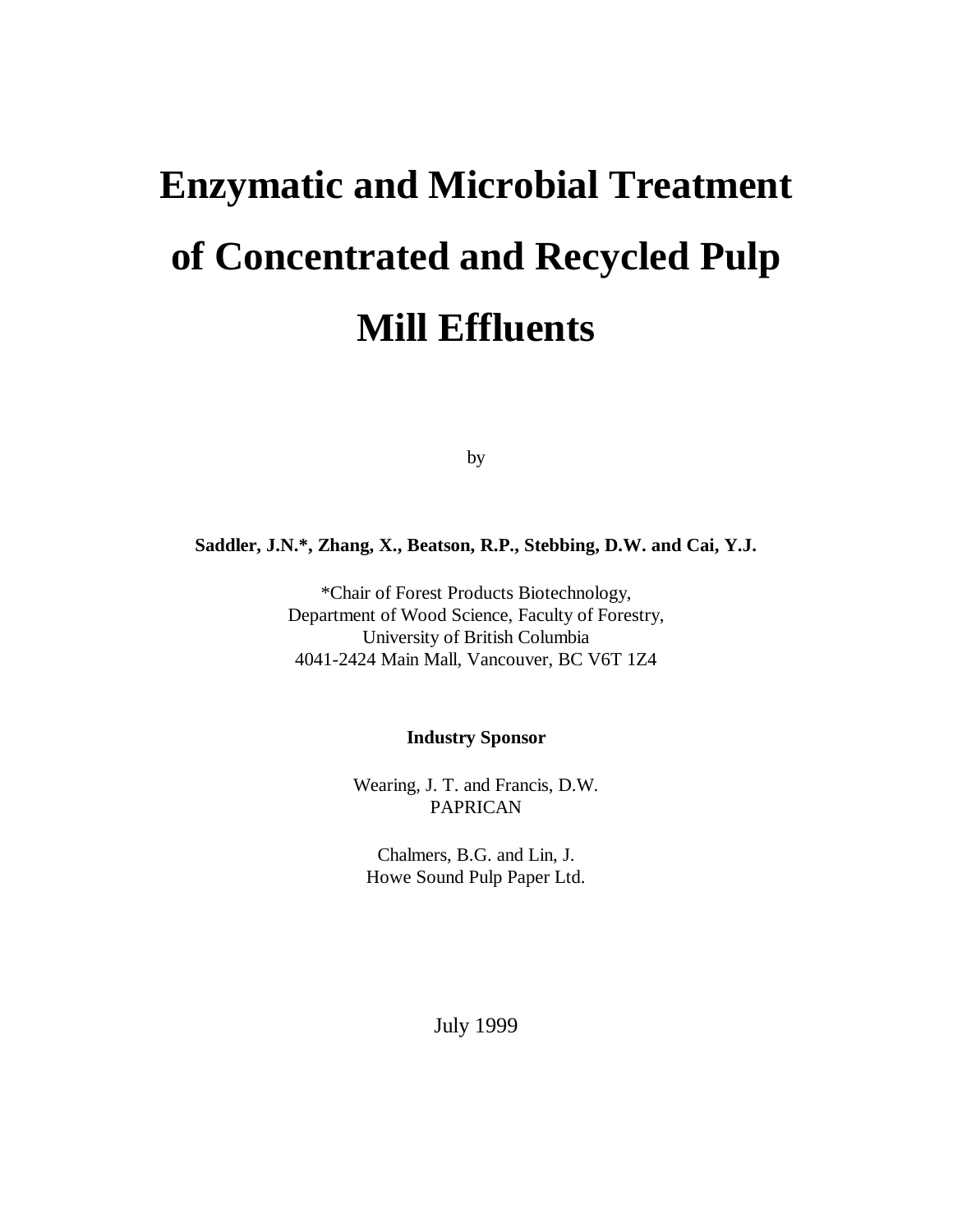# **ABSTRACT**

The pulp and paper industry is moving toward recycling of process waters to reduce effluent discharge into the environment. However increased levels of dissolved and colloidal substances (DCS) in the process waters will result from water systems closure. This will cause a series detrimental effects on the products quality and papermachine runnabilty.

Our research carried out at the Chair of Forest Products Biotechnology, UBC has shown that the detrimental substances present in the TMP pulp/newsprint mill process water are primarily derived from phenolics and lipophilic extractives. The level of detrimental substances will increase as the mill water system move toward the closure. The potential of using fungal enzyme treatment system to remove the detrimental DCS substances has been examined. This treatment system is capable of dealing with a large amount of process water under mill operation conditions. Most of the detrimental substances have either been degraded or converted to less harmful components. The fungal enzyme treatment shows promise as one way of decreasing the detrimental substances present within a closed water system.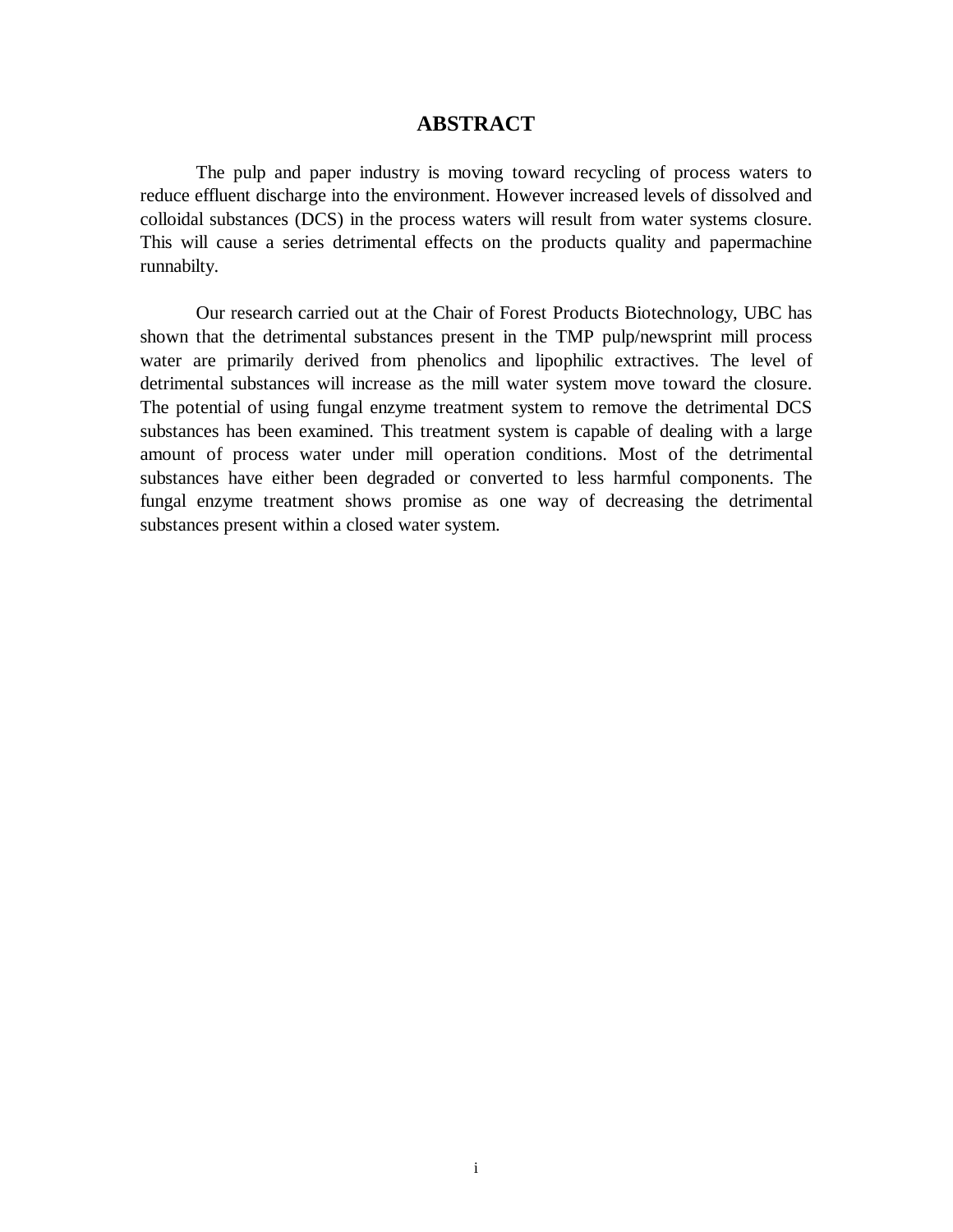# **PROJECT REPORT (Jan., 1997 - May 1999)**

# **Developing a detailed protocol for analyzing the dissolved and colloidal substances (DCS) present in TMP pulp/newsprint mill process water**

A clear knowledge of the composition of a "typical" TMP process white water will give us a better understanding of the influence the DCS components have on the paper properties. This will also help to design appropriate treatment technologies. In the earliest stage of this project, a detailed analytical protocol (Fig. 1) was set up based on previous studies, from which DCS component groups: carbohydrates, lignin, inorganics and extractives (resin and fatty acids, lignan and sterols, steryl esters and triglycerides), present in the white water samples can be quantified. Other properties of the white water, such as chemical oxygen demand, total organic carbon, colour unit, colloidal particle size distribution, turbidity, water surface tension and cationic demand can also be determined through this protocol.

#### **Investigation of the effects of DCS components on the paper properties**

#### *Making recycled white waters*

The diversity and complexity of different white waters due to the different furnishes, different processes, and different grade of products, etc. make it difficult to define a representative white water sample for studying the overall impact that the detrimental substances will have on the pulp and paper making process. Model recycled white water from 1 to 5 recycle steps was made in the PAPRICAN pilot plant (Appendix 1). A "typical" mill white water was obtained from the Howe Sound Pulp and Paper mill. The compositions of these waters were analyzed and the results showed a different distribution of the DCS components. Both white waters were used to prepare paper sheets.

#### *Chemical nature of DCS components affecting paper properties (appendix 1)*

The paper properties of the handsheets prepared by using model recycled white water and mill white water were tested and compared to the paper sheets formed by distilled water. Because of the different distributions of DCS component groups (carbohydrate, lignin, resin and fatty acid, lignan, steryl ester and triglyceride) present in the two waters, we were able to investigate the effects of different DCS components on the paper properties. The results showed that: 1) The concentration of dissolved and colloidal substances increased significantly with white water recycling. 2) The lignin component of the DCS was primarily responsible for the decrease in papersheet brightness whereas the presence of RFAs reduced wet web strength properties, as a consequence of their ability to decrease water surface tension. 3) The presence of lipophilic substances caused decreases in sheet density and interfibre bonding which resulted in reduced tensile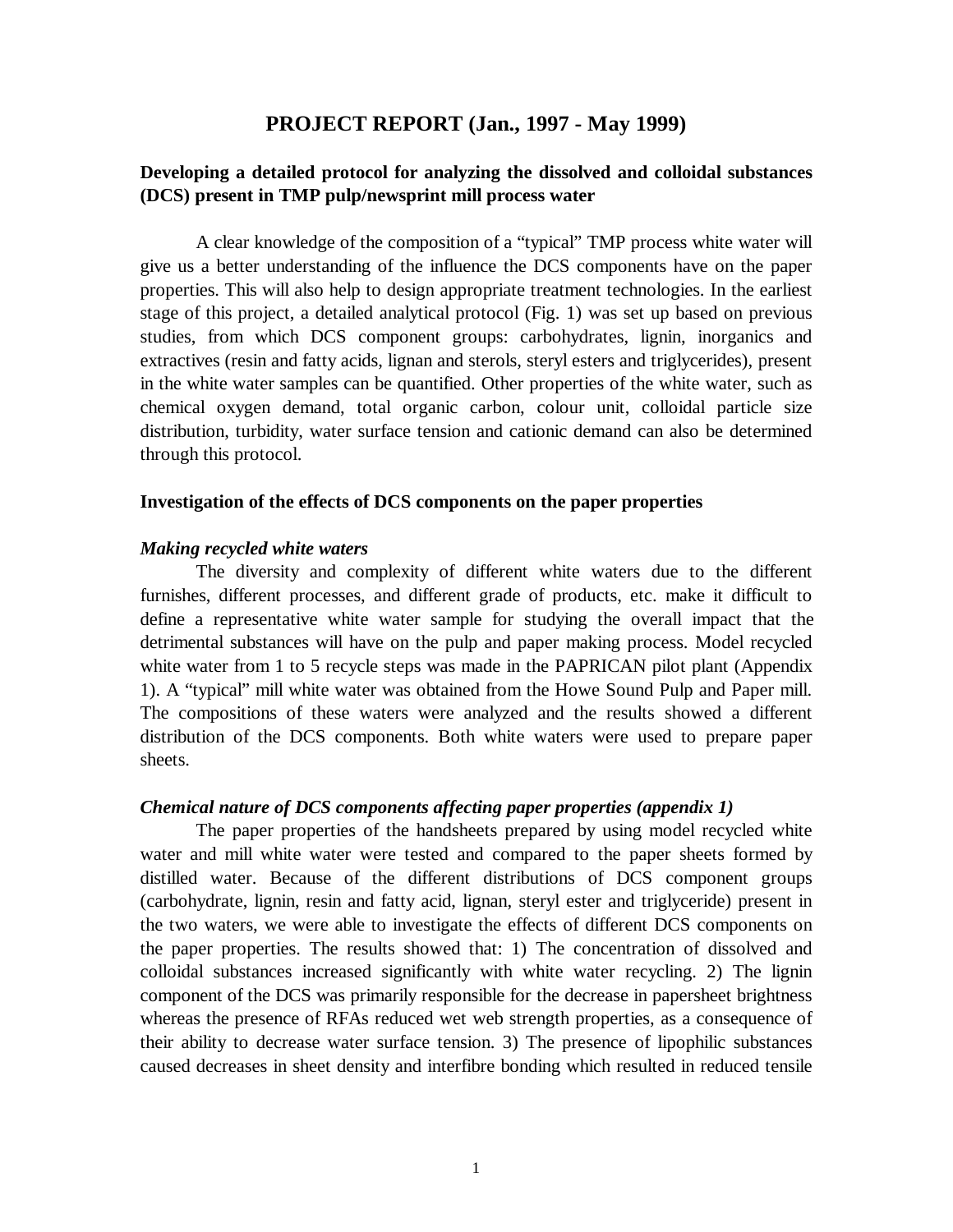strength. 4) The presence of enhanced amounts of carbohydrates in highly recycled white water acted to counteract some of reduced bonding caused by the lipophilic extractives.





*Physical form of DCS components affecting paper properties (appendix 2)*

During our investigation on the effects of different DCS components on the paper properties, it was recognized that physical properties of the paper sheets was not only determined by the chemical nature of DCS components, but also the physical form of these substances present in the white water. A 0.22 µm membrane filter was used to separate newsprint mill white water colloidal particles from the dissolved substances. The chemical and physical constitutions of these two fractions were then determined. Both the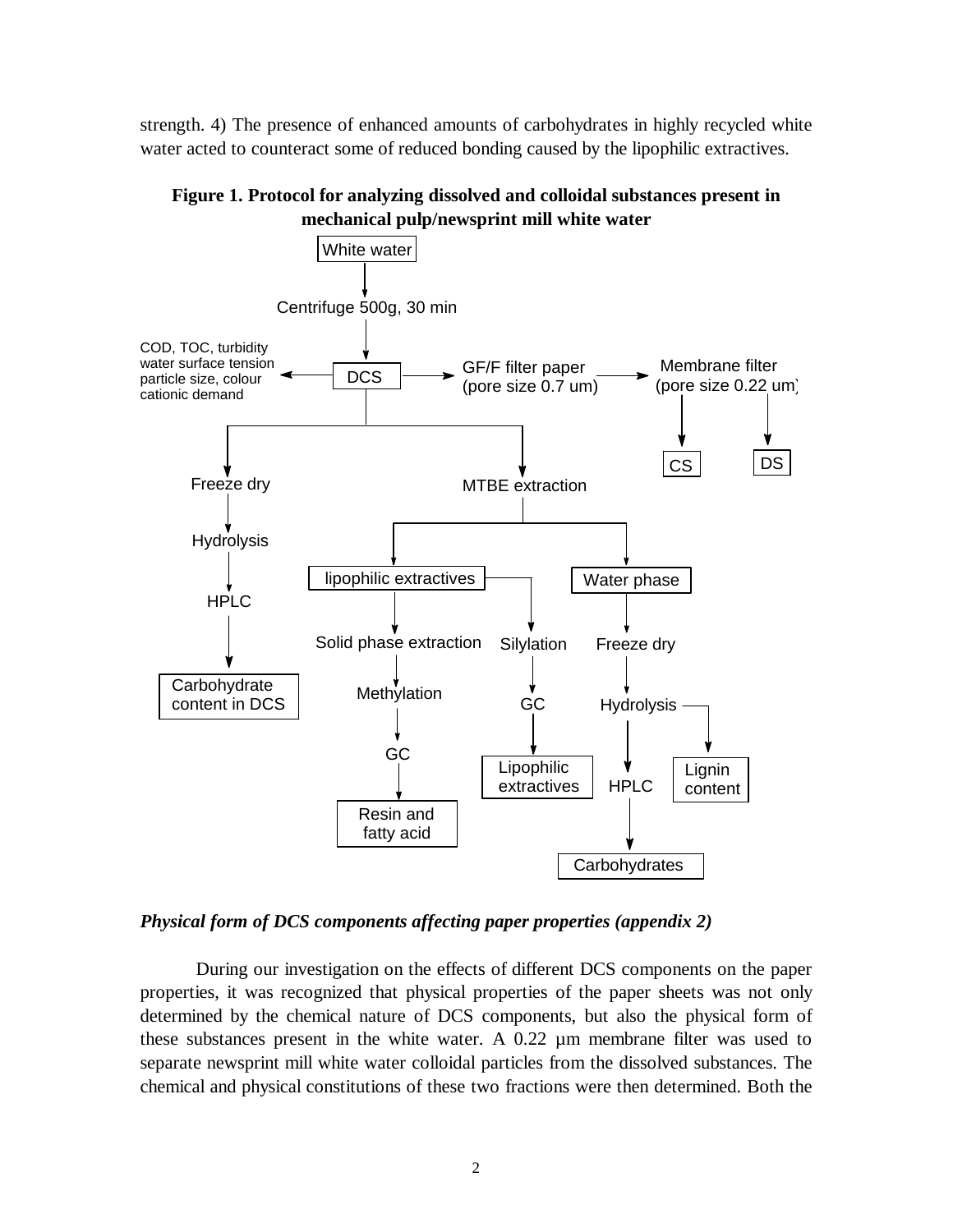original white water and white water containing only the dissolved substances, obtained after membrane filtration, were used to prepare handsheets. The physical properties of these two types of handsheets were tested and compared to the handsheets made using distilled water. In this manner, the separate effects of the dissolved and colloidal fractions in white water on the paper properties were determined. The results showed that: 1) The white water contained a significant amount of colloidal substances ranging in size from 250nm to 1000nm. 2) The lignin and ester-bonded extractives (steryl esters and triglycerides) were the main constituents of colloidal particles, while the neutral saccharides and lignans were predominantly dissolved in the white water. 3) Dissolved substances mainly caused the reductions in the paper strength properties, whereas the colloidal substances were primarily responsible for the impairment of paper surface and optical properties.

#### **Screening fungi for activity against detrimental DCS**

Twenty-three fungal strains were screened through a two step-process. The first screening was based on the growth of these fungi on agar plates containing white water without supplementation of additional nutrients. This initial step helped us to eliminate some of the strains which cannot survive on the white water due to the deficiency of nutrition or the inhibition effects from white water DCS components. The secondary screening was aimed at determining the ability of the remaining strains to decrease extractive content, which is one of major detrimental substances present in white water. From the two screening steps, the white-rot fungus *Trametes versicolor* showed both the highest growth on white water and highest activity against the DCS components present in the TMP white water.

# **Fungal enzyme treatment of DCS components present in the mill white water and model recycled white water**

#### *Effects of fungal removal of DCS components (appendix 3)*

The efficiency of fungal removal of white water DCS components was tested. The results showed that most carbohydrates and extractives were depleted after 2-3 days of treatment under 30°C. However, the lignin content remain unchanged even after 7 days treatment. The long retention time and limited temperature range of fungal treatment make it impossible to be used in a mill situation. Compared to fungal treatment, enzyme treatment has the advantage of quick reaction time and resistance to higher temperature. A combined fungal enzyme treatment system was proposed to be used as an internal treatment "kidney" in a integrate paper mill with a closed water system. The principle of this system is shown in appendix 4. A small portion of the white water will be cooled down and fed into a bioreactor used to grow the fungi. The water components will be consumed during fungal growth and enzymes required to break down the substrates will be released into the water. By collecting the culture filtrates at the appropriate time, a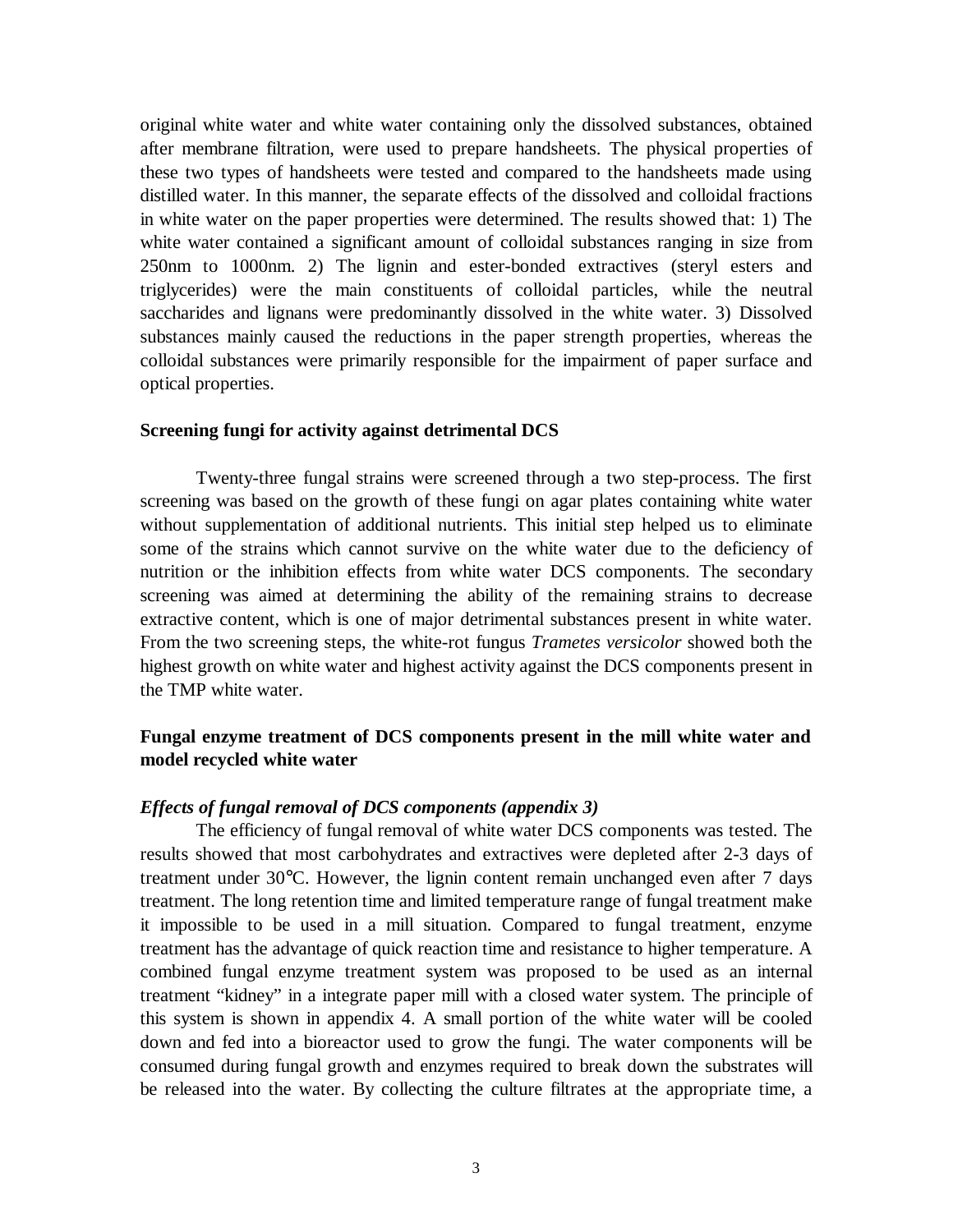highly active fungal culture filtrate (FCF) could be obtained. Because DCS substances present in white water are the only nutrition source for the fungi, the enzymes produced in the culture filtrate should be specific for the DCS components. The FCF produced will continuously decant into the process water so the enzymes can react with the DCS components while the whole paper making process continues.

#### *The efficiency of fungal culture filtrate removal of DCS components (appendix 5)*

Fungal culture filtrate (FCF) produced from *Trametes versicolor* was used to treat the model recycled white water and mill white water. A significant decrease in total dissolved and colloidal substances, and carbohydrates in both water samples was observed. The FCF also showed considerably high activity against most extractives present in the white water, with a reduction of more than 90% for the lignans, steryl esters and triglycerides and about 20-50% for the resin and fatty acids.

#### *Pure enzyme treatment of white water (appendix 2)*

To obtain a better understanding the impact of the FCF as well as different groups of enzymes on process waters, we treated model recycled white water and colloidal free white water with commercial sources of the three main types of enzymes (hemicellulase, oxidative enzymes and lipases) found in the *Trametes versicolor* culture filtrate. The results showed that laccase treatment degraded most of the extractives while lipases specifically hydrolyzed ester-bonded extractives present in the colloidal fraction.

# **SUMMARY**

Through two and half years work, the detrimental effects that dissolved and colloidal substances present in mechanical pulp/newsprint mill process waters will have on the paper properties have been clearly defined. A combined fungal enzyme treatment has shown a great potential to remove most of these detrimental substances from mill process water system. The future work will be: 1) To assess the continuous operation of treatment reactor; 2) To determine the half-life of each enzymes present in the fungal culture filtrate at elevated temperatures; 3) To determine which DCS components are recalcitrant to enzyme treatment; 4) To scale up of the treatment to pilot plant level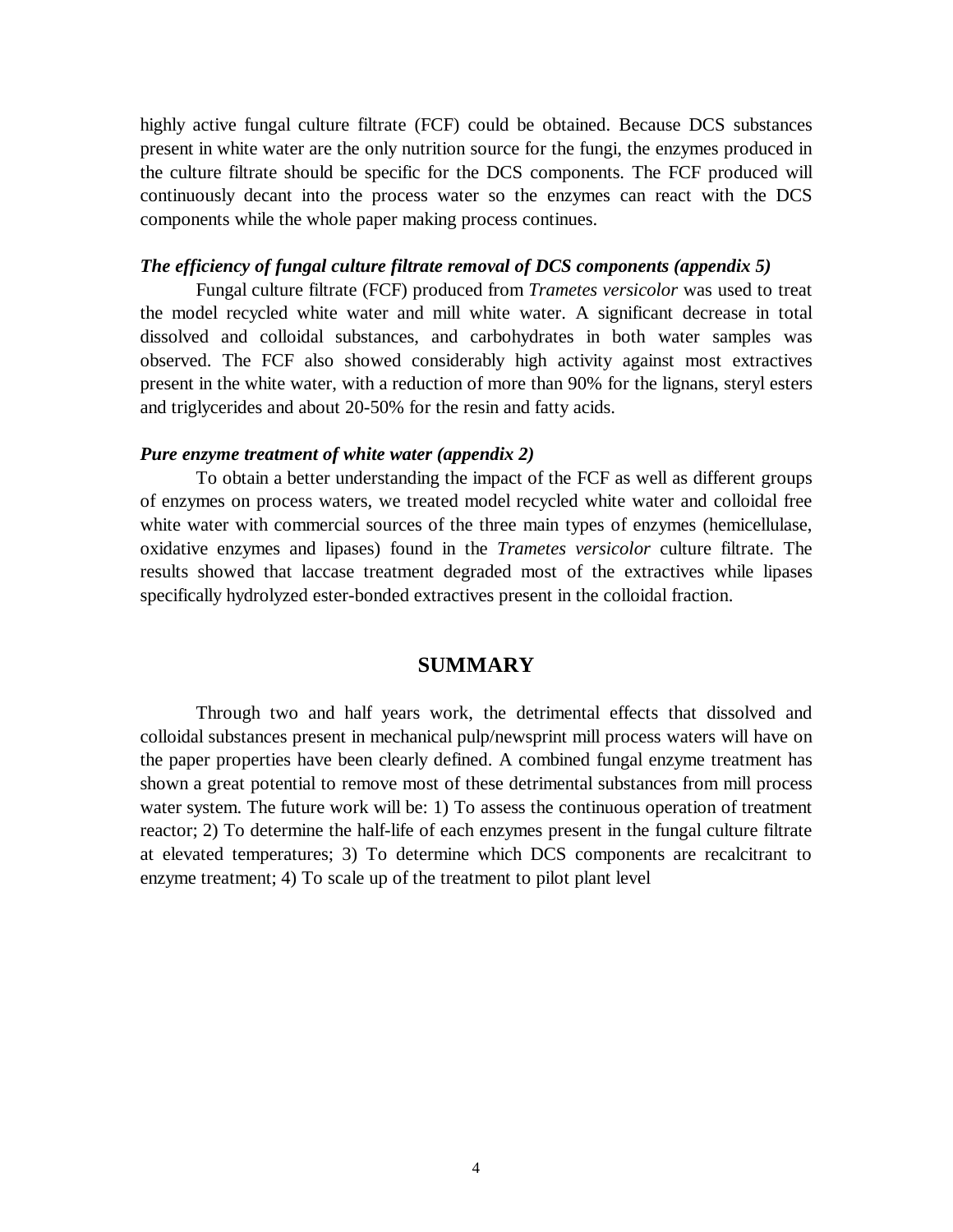# **ARTICLES IN PEER-REVIEWED JOURNALS**

- **Zhang, X., Beatson, R.P., Cai, Y.J. and Saddler, J. N.,** " Accumulation of Specific dissolved and Colloidal Substances During White Water Recycling Affects Paper Properties." Journal of Pulp And Paper Science 25(6):206-210 (1999).
- **Stebbing, D.,** "The Potential of Fungal Culture Filtrate to Reduce Extractive Levels in Newsprint White Water System." Pulp And Paper Canada 103(3): 46-49 (1999). (*Winner Paper for National Undergraduate Student Problem Solving Award from the Pulp and Paper Technical Association of Canada*)

# **RESEARCH PAPERS INCLUDED IN CONFERENCE PROCEEDINGS**

- **Beatson, R.P., Zhang, X., Stebbing, D. and Saddler, J. N.,** " The Dissolved and Colloidal Fractions of White Water: Impact on Paper Quality and Degradation by Enzymes" 10th International Symposium on Wood and Pulp Chemistry, Yokohama, Japan, June 7-10, 1999. Vol. I:200-203 (Oral Presentation)
- **Saddler, J. N., Zhang, X., Stebbing, D. and Beatson, R.P.,** "The Different Effects of White Water Dissolved and Colloidal Fractions on Paper Properties and Effects of Enzyme Treatments on Their Removal." PACWEST Conference, Whistler, BC Canada, May 19-22, 1999, Session 4A, Paper 2. *(Oral Presentation)*
- **Zhang, X., Beatson, R.P., Chalmers, B.G., Francis, D.W. and Saddler, J. N.,** "Paper Quality Problems Caused by the Different Organic Components of Newsprint White Water. Can they be Solved by Enzymes?" In Proceedings of the 1999 Sustainable forest Management Network Conference p680, Edmonton Albert, February 14-17, 1999. *(Oral Presentation)*
- **Zhang, X., Beatson, R.P., Stebbing, D. and Saddler, J. N.,** "The Different Effects of White Water Dissolved and Colloidal Fractions on Paper Properties." In Proceedings of the 1999 Sustainable forest Management Network Conference p811, Edmonton Albert, February 14-17, 1999. *(Post Presentation)*
- **Zhang, X., Cai, Y.J., Stebbing, D., Beatson, R.P., and Saddler, J. N.,** "Influence of Accumulated Dissolved and Colloidal Substances on Paper Properties and the Potential of Enzyme Treatment for Component Removal."  $7<sup>th</sup>$  International Conference on Biotechnology in the Pulp and Paper Industry, Vancouver, BC Canada, June 16-19, 1998, Vol. C:151-154 *(Post Presentation)*
- **Cai, Y.J., Zhang, X., de Jong, E., Beatson, R.P., and Saddler, J. N.,** "Fungal Treatment of Organic Contaminants Present in the White Water of a Thermomechanical Pulp Mill."  $7<sup>th</sup>$  International Conference on Biotechnology in the Pulp and Paper Industry, Vancouver, BC Canada, June 16-19, 1998, Vol. C:155-158 *(Post Presentation)*